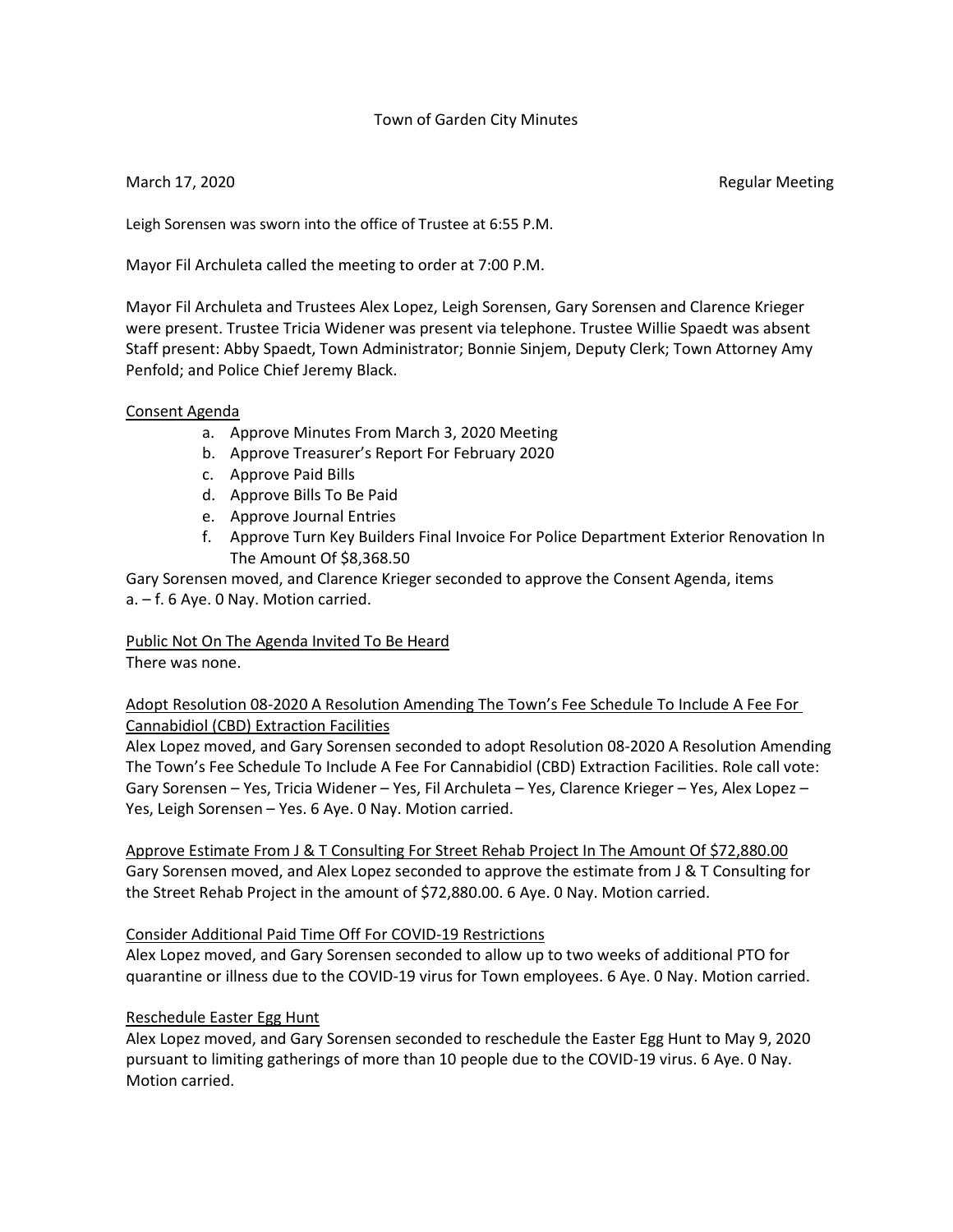# Schedule A Work Session For Board Training

Gary Sorensen moved, and Clarence Krieger seconded to schedule a work session for Board training on May 12, 2020 at 5:00 P.M. 6 Aye. 0 Nay. Motion carried.

# Schedule A Work Session To Develop Board Goals For 2020 – 2021

Gary Sorensen moved, and Alex Lopez seconded to schedule a work session to develop Board goals for 2020-2021 on June 9, 2020 at 5:00 P.M. 6 Aye. 0 Nay. Motion carried.

# Town Administrator's Report

Town Administrator Abby Spaedt discussed the status of current and completed projects.

- a. Abby Has Canceled PTO Plans For March 20 March 27
- b. Approve PTO For Town Administrator: March 31 April 2, May 21, And August 31st September 4th

Gary Sorensen moved, and Alex Lopez seconded to approve PTO for the Town Administrator March 31-April 2, May 21, and August 31- September 4, 2020. 6 Aye. 0 Nay. Motion carried.

# Police Chief's Report

a. Approve Donation Request From Aims Community College For Squad Car Repairs In The Amount of \$650.00

Gary Sorensen moved, and Alex Lopez seconded to approve the donation request from Aims Community College for squad car repairs in the amount of \$650.00. 6 Aye. 0 Nay. Motion carried.

b. Approve Payment Of \$2,581.10 To The City Of Greeley For Guard Terminal Fee Alex Lopez moved, and Leigh Sorensen seconded to approve the payment of \$2,581.10 to the City of Greeley for the 2020 Guard Terminal Fee.

c. Police Reports

Chief Black advised that the department is currently scaling back on contacts and traffic stops to help avoid overpopulation of the jail system and possible infection during the COVID-19 outbreak. He stated traffic accidents are down recently as well.

## Attorney's Report

Town Attorney Amy Penfold discussed the option of setting up future board meetings via webcam as a remote meeting if needed in emergency situations such as the COVID-19 virus outbreak.

## Other Board Issues

Town Administrator Abby Spaedt informed the board that the flooring for the Community Center has arrived and that Lemons Heating and Cooling has begun work on the HVAC system. Trustee Gary Sorenson asked if the fencing on 27<sup>th</sup> Street Road was repaired, as it is pulled down. Mayor Fil Archuleta asked that staff send a memo to the Chief to get extra patrol in the area to stop pedestrians from pulling the fence down.

## Announcements

- a. Town Administrator Abby Spaedt has canceled her PTO plans because of the COVID-19 outbreak
- b. The Easter Egg Hunt scheduled for April 11, 2020 will be rescheduled due to the COVID-19 outbreak